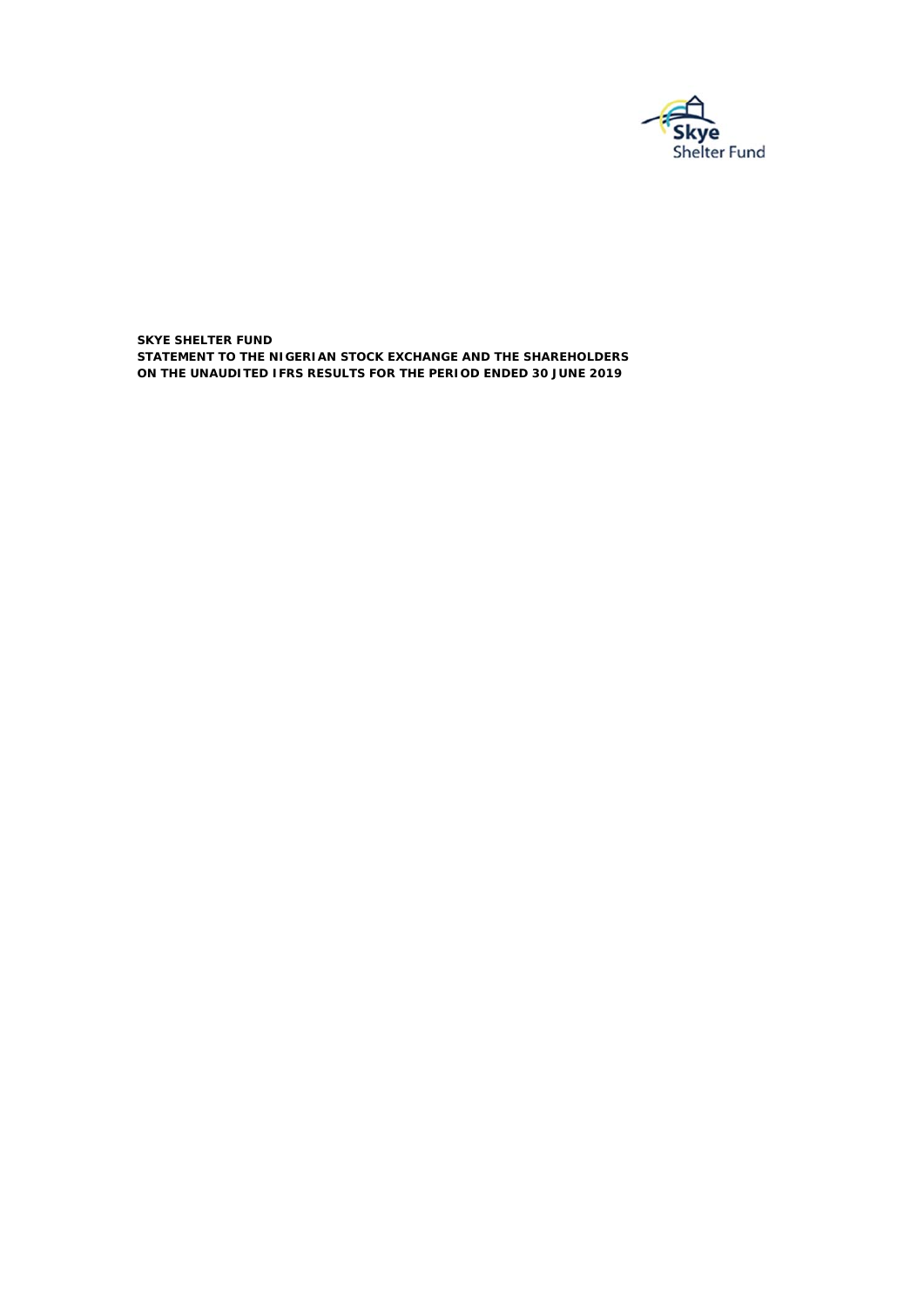# **SKYE SHELTER FUND FINANCIAL STATEMENTS FOR THE PERIOD ENDED 30 JUNE 2019**

| <b>CONTENT</b>                    | PAGE |
|-----------------------------------|------|
| Statement of Comprehensive Income | 3    |
| Statement of Financial Position   | 4    |
| Statement of Changes in Equity    | 5    |
| Statement of Cash Flows           | 6    |
| Notes to the Financial Statements |      |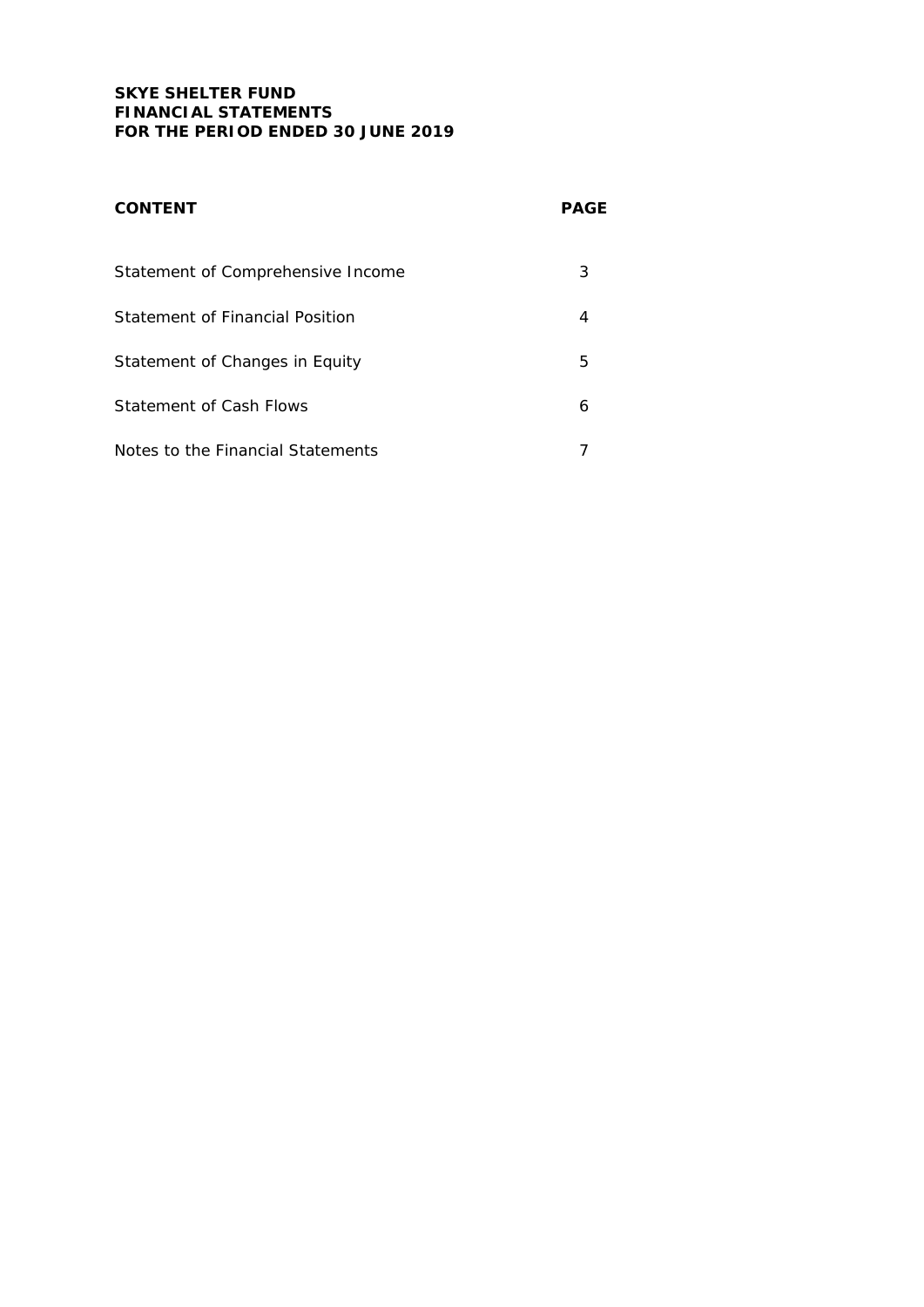## **SKYE SHELTER FUND STATEMENT OF COMPREHENSIVE INCOME FOR THE PERIOD ENDED 30 JUNE 2019**

|                                       | <b>Notes</b> | <b>Jun-19</b><br><b>N'OOO</b> | <b>Jun-18</b><br><b>N'OOO</b> |
|---------------------------------------|--------------|-------------------------------|-------------------------------|
| Total Income                          | 2            | 111,247                       | 110,306                       |
| Distribution/Admin and Other Expenses | 3            | (25, 910)                     | (24, 701)                     |
| Other Income                          |              |                               |                               |
| <b>Financial Charges</b>              |              |                               |                               |
| Net Income                            |              | 85,337                        | 85,606                        |
| Basic Earnings per Unit               |              | 4.27                          | 4.28                          |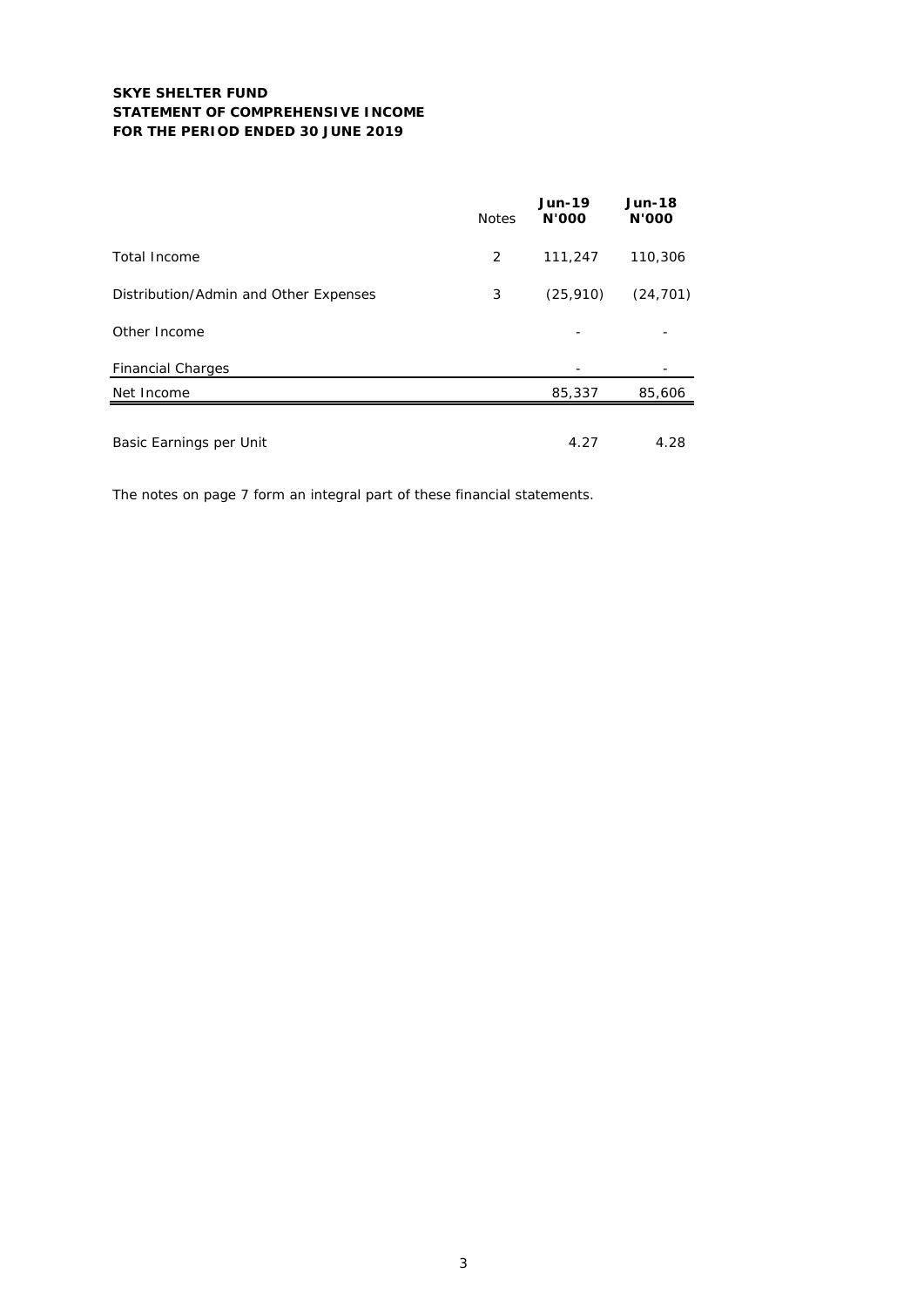### **SKYE SHELTER FUND STATEMENT OF FINANCIAL POSITION** FOR THE PERIOD ENDED 30 JUNE 2019

|                                        |   | Jun-19<br><b>N'000</b> | $Dec-18$<br><b>N'000</b> |
|----------------------------------------|---|------------------------|--------------------------|
| <b>Assets</b>                          |   |                        |                          |
| Investment property                    | 4 | 1,862,390              | 1,878,390                |
| Trading portfolio assets               | 5 | 831,233                | 792,422                  |
| <b>Total Non Current Assets</b>        |   | 2,693,623              | 2,670,812                |
| Debtors and Other Assets               | 6 | 1,041                  | 2,266                    |
| Cash and cash equivalents              |   | 66,219                 | 48,532                   |
| <b>Total Current Assets</b>            |   | 67,260                 | 50,797                   |
| <b>Total Assets</b>                    |   | 2,760,883              | 2,721,609                |
| <b>Liabilities</b>                     |   |                        |                          |
| Payables                               |   | (156, 396)             | (17, 615)                |
| Unclaimed Dividend                     |   | (262, 670)             | (302, 333)               |
| Deferred Income                        |   | (42, 148)              | (47, 330)                |
| <b>Total Current Liabilities</b>       |   | (461, 214)             | (367, 278)               |
| <b>Net Assets</b>                      |   | 2,299,669              | 2,354,331                |
| <b>Represented By:</b>                 |   |                        |                          |
| Unitholders' Equity<br>Revenue Reserve |   | 2,000,000<br>396,366   | 2,000,000<br>354,331     |
| <b>Unitholders' Equity</b>             |   | 2,396,366              | 2,354,331                |

The financial statements has been approved and authorised for issue by the Board of Directors on July  $08<sub>p</sub>$  2019 and signed on its behalf by;

mob  $\overline{\mathscr{A}}$  $\overline{\phantom{a}}$ 

PATRICK ILODIANYA MANAGING DIRECTOR FRC/2013/ICAN/00000002177

AKINYEMI GBENRO **DIRECTOR** FRC/2013/CIBN/00000002091

DIMEJI SONOWO **EXECUTIVE DIRECTOR** FRC/2013/ICAN/00000002089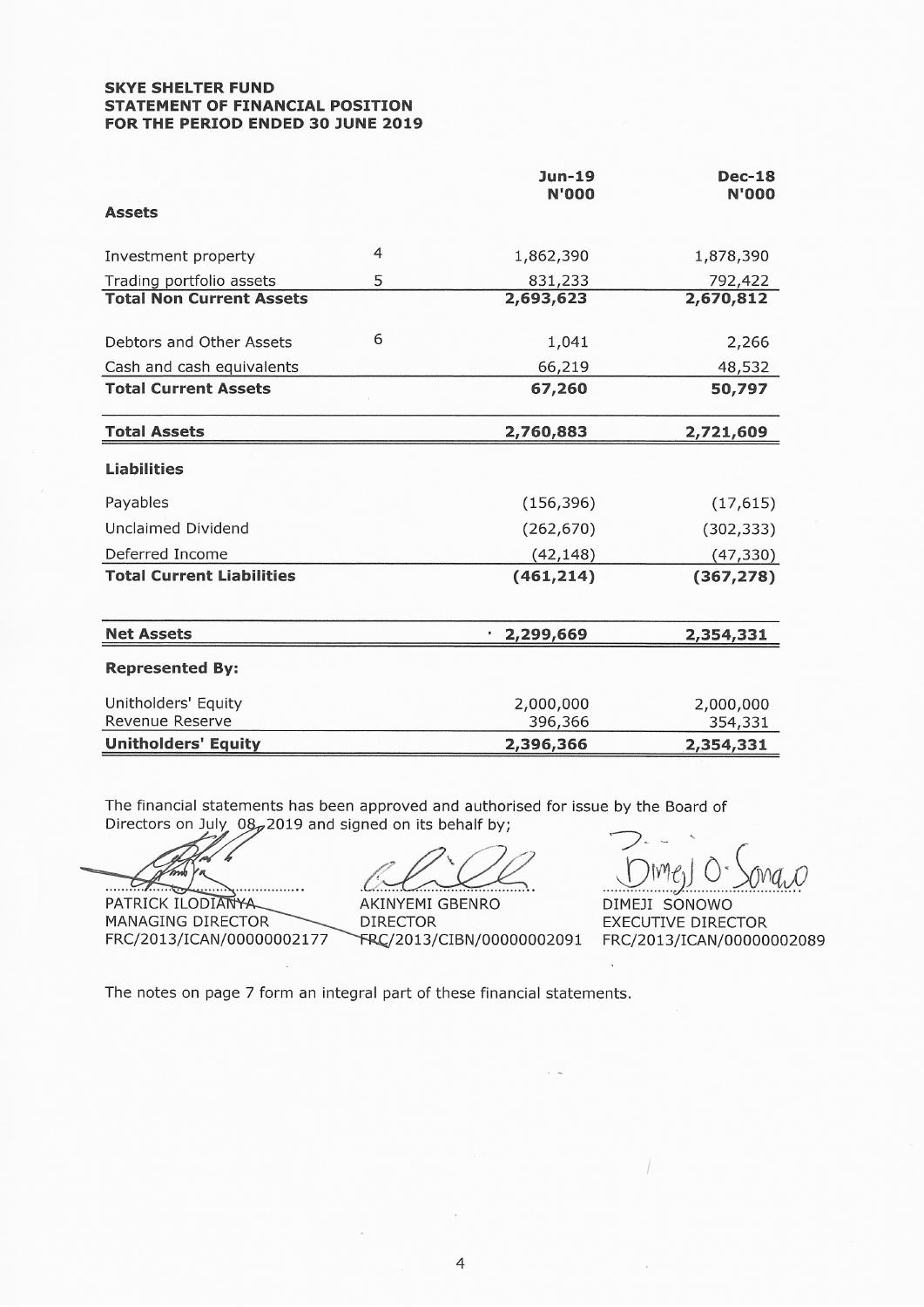# **SKYE SHELTER FUNDSTATEMENT OF CHANGES IN EQUITYFOR THE PERIOD ENDED 30 JUNE 2019**

|                                              | Share Capital | <b>Retained Earnings</b> | <b>Total Equity</b> |
|----------------------------------------------|---------------|--------------------------|---------------------|
| Balance as at January 1, 2018                | 2,000,000     | 361,513                  | 2,361,513           |
| <b>Changes in Accounting Policy</b>          |               |                          |                     |
| <b>Restated Balance</b>                      |               |                          |                     |
| <b>Changes in Equity for the Prior Year:</b> |               |                          |                     |
| Dividend                                     |               | (160,000)                | (160,000)           |
| Total Comprehensive Income                   |               | 152,818                  | 152,818             |
| Write Back of over provision                 |               |                          |                     |
| Balance as at December 31, 2018              | 2,000,000     | 354,331                  | 2,354,331           |
| Changes in Equity Current year:              |               |                          |                     |
| Dividend                                     |               | (140,000)                | (140,000)           |
| Total Comprehensive Income                   |               | 85,337                   | 85,337              |
| Other item/Adjustment (Specify)              |               |                          |                     |
| Balance as at June 30, 2019                  | 2,000,000     | 299,669                  | 2,299,669           |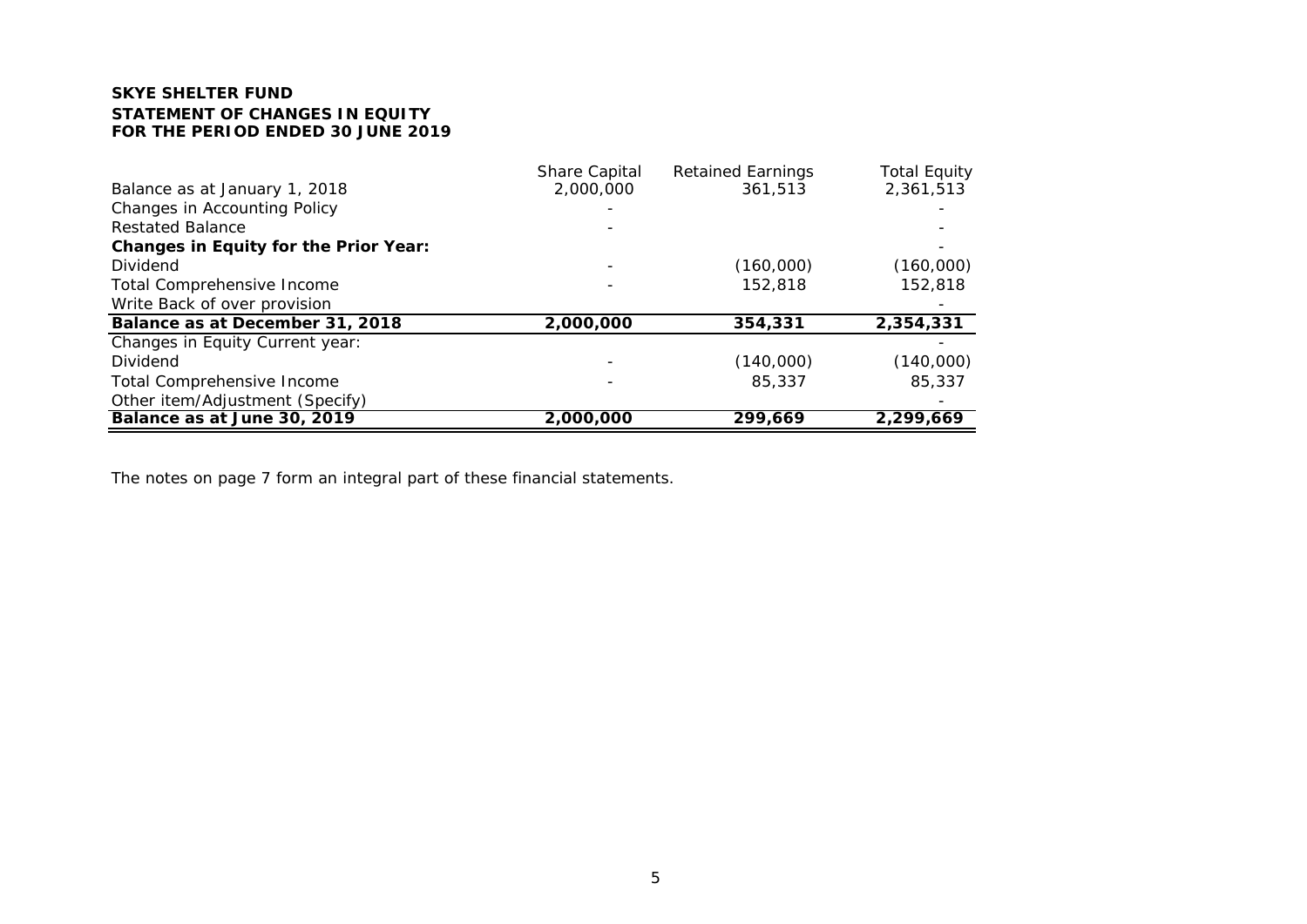### **SKYE SHELTER FUND STATEMENT OF CASH FLOW FOR THE PERIOD ENDED 30 JUNE 2019**

|                                                                                           | <b>Jun-19</b><br><b>N'000</b> | <b>Jun-18</b><br><b>N'000</b> |
|-------------------------------------------------------------------------------------------|-------------------------------|-------------------------------|
| <b>Cash Flow from Operating Activities</b>                                                |                               |                               |
| Rental Income Received                                                                    | 39,483                        | 25,450                        |
| <b>Operating Cash Payments</b>                                                            | (7, 275)                      | (5,980)                       |
| Cash Payments to Creditors                                                                | (18, 630)                     | (24, 704)                     |
| <b>Net Cash Generated from Operating Activities</b>                                       | 13,578                        | (5, 234)                      |
| <b>Cash Flow from Investing Activities</b>                                                |                               |                               |
| Purchase of Investment Properties                                                         |                               |                               |
| Proceeds on disposal of property                                                          | 19,475                        |                               |
| <b>Trading Portfolio Assets</b>                                                           | 24,297                        | (24, 498)                     |
| Net Cash flow used in Investing Activities                                                | 43,772                        | (24, 498)                     |
| <b>Cash Flow from Financing Activities</b><br>Unclaimed distribution<br>Distribution Paid | (39,663)                      | 31,528                        |
| Net Cash flow used in Investing Activities                                                | (39, 663)                     | 31,528                        |
| Net Increase/Decrease Cash and Cash Equivalent                                            | 17,687                        | 1,796                         |
|                                                                                           |                               |                               |
| Cash and Cash Equivalent Beginning of period                                              | 48,532                        | 8,182                         |
| Cash and Cash Equivalent End of period                                                    | 66,219                        | 9,978                         |